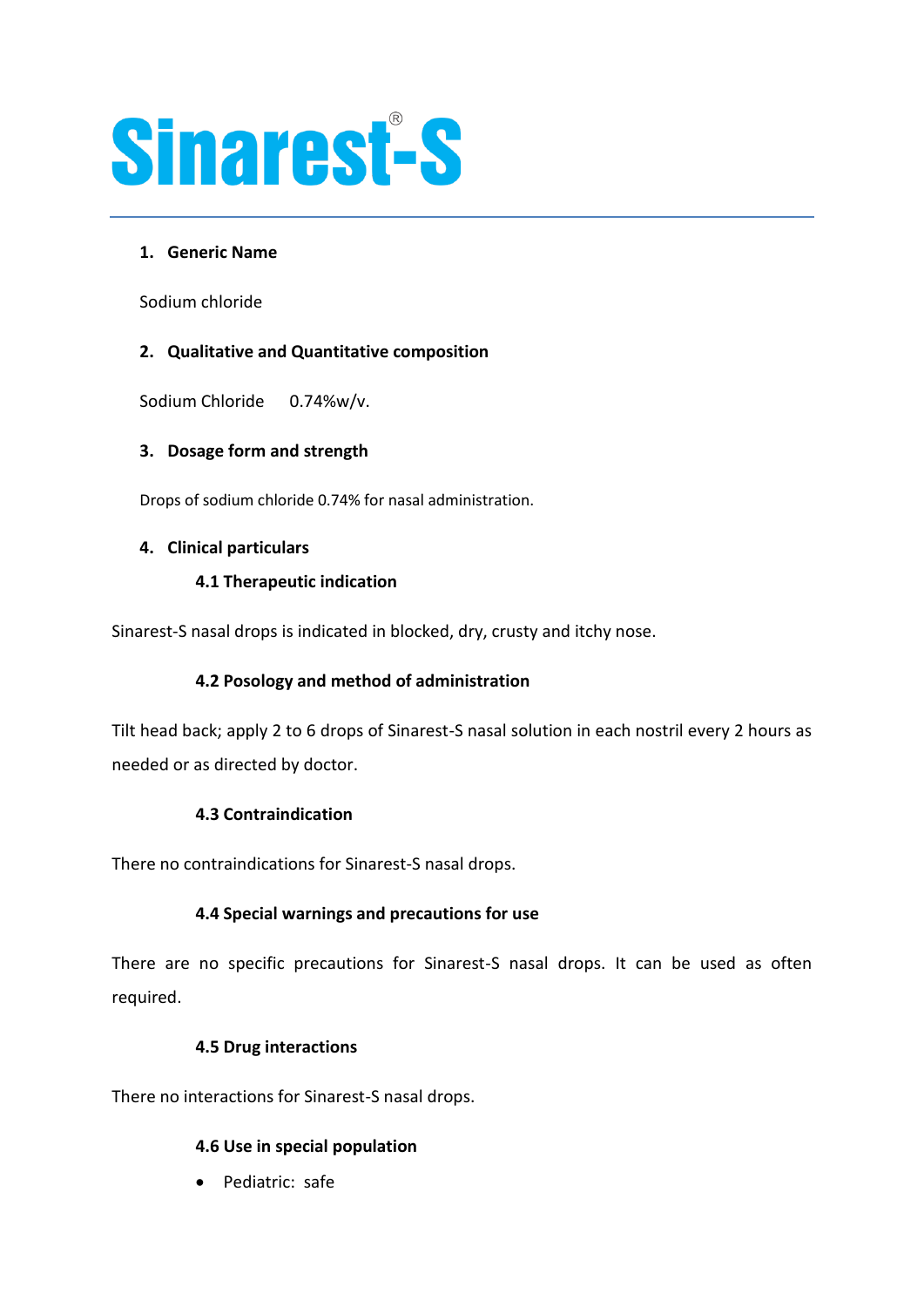- Geriatric: safe
- Liver impairment: safe
- Renal failure: safe
- Pregnancy and lactation: safe

## **4.7 Effects on ability to drive and use machine**

Patients should be cautioned against engaging in activities requiring complete mental alertness, and motor coordination such as operating machinery until their response to Sinarest S nasal drops is known.

#### **4.8 Undesirable effects**

There no contraindications for Sinarest-S nasal drops.

#### **4.9 Overdose**

There is limited experience of overdose with Sinarest-S nasal drops. Initiate general symptomatic and supportive measures in all cases of overdosages where necessary.

#### **5. Pharmacological properties**

#### **5.1 Mechanism of action**

- Sinarest-S nasal drops is effective in restoring moisture to nasal membranes affected by dryness due to climate, respiratory infections, travel, oxygen therapy, overuse of nasal decongestants, and hormonal changes caused by pregnancy.
- It aids in eliminating congestion by washing away mucus and allergens from the nose and sinuses.
- It is soothing, non-irritating solution, which is formulated to be compatible with nasal membranes to prevent the stinging, burning and irritation of delicate nasal tissue.
- Solution is buffered to a neutral pH to loosen and thin congestion caused by colds or allergies. Restores moisture to dry nasal membranes.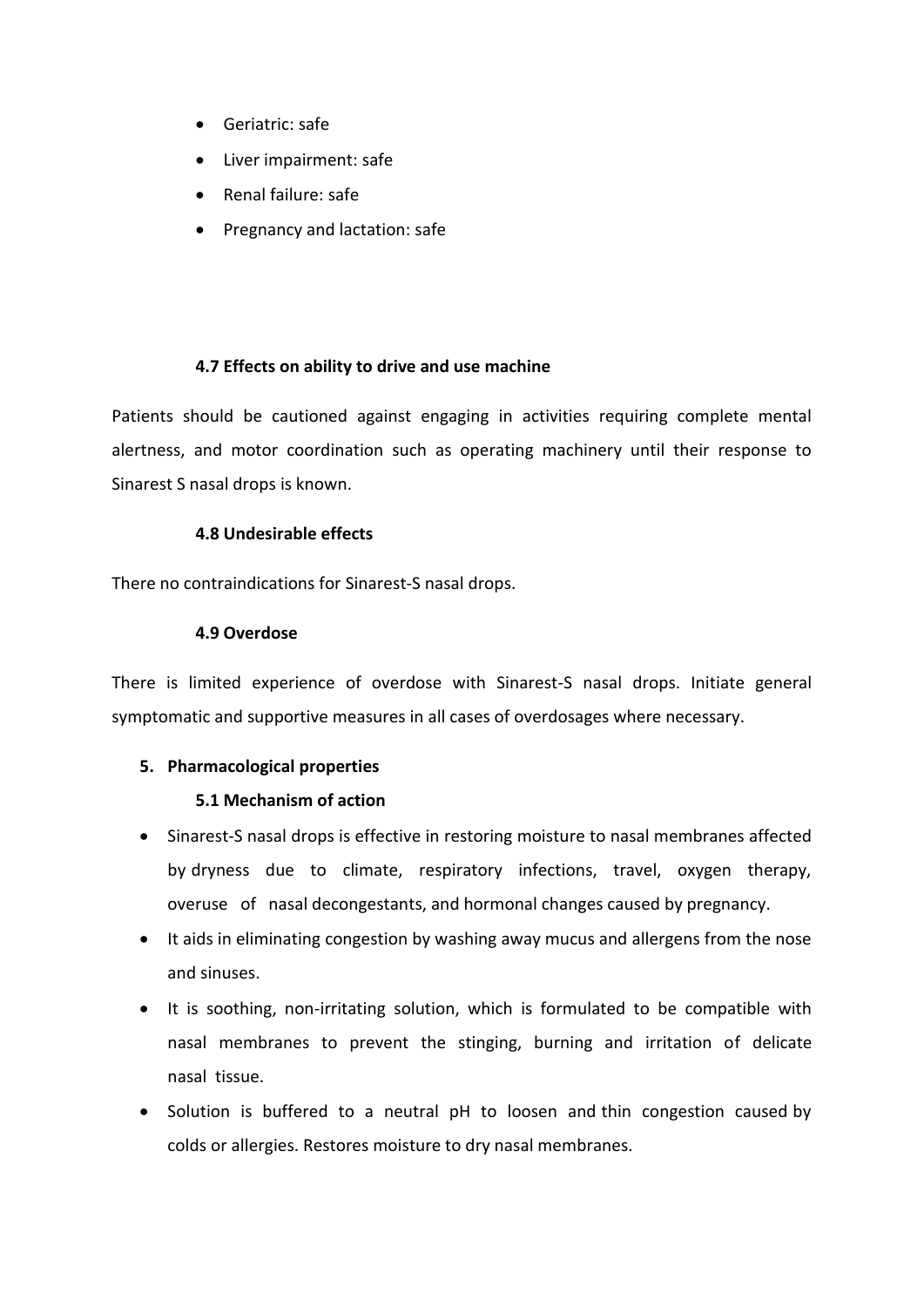#### **5.2 Pharmacodynamic properties**

Sodium, the major cation of the extracellular fluid, functions primarily in the control of water distribution, fluid balance, and osmotic pressure of body fluids. Sodium is also associated with chloride and bicarbonate in the regulation of the acid-base equilibrium of body fluid. Chloride, the major extracellular anion, closely follows the metabolism of sodium, and changes in the acid-base balance of the body are reflected by changes in the chloride concentration.

## **5.3 Pharmacokinetic properties**

Sodium chloride is well absorbed from the gastrointestinal tract. Excess sodium is mainly excreted by the kidney, and small amounts are lost in the faeces and sweat. A 0.9% solution in water is iso-osmotic, and thus in most cases isotonic with serum and lacrimal secretions. Nasal drops of sodium chloride 0.9% are used to relieve nasal congestion.

#### **6. Nonclinical properties**

## **6.1 Animal Toxicology or Pharmacology**

NA.

## **7. Description**

Sodium chloride molecular formula is NaCl and its molecular weight is 58.44 g/mol.

#### **8. Pharmaceutical particulars**

#### **8.1 Incompatibilities**

There are no known incompatibilities.

## **8.2 Shelf-life**

36 months.

## **8.3 Packaging Information**

Sinarest-S nasal drops is available in 15ml plastic bottle with in build nozzle.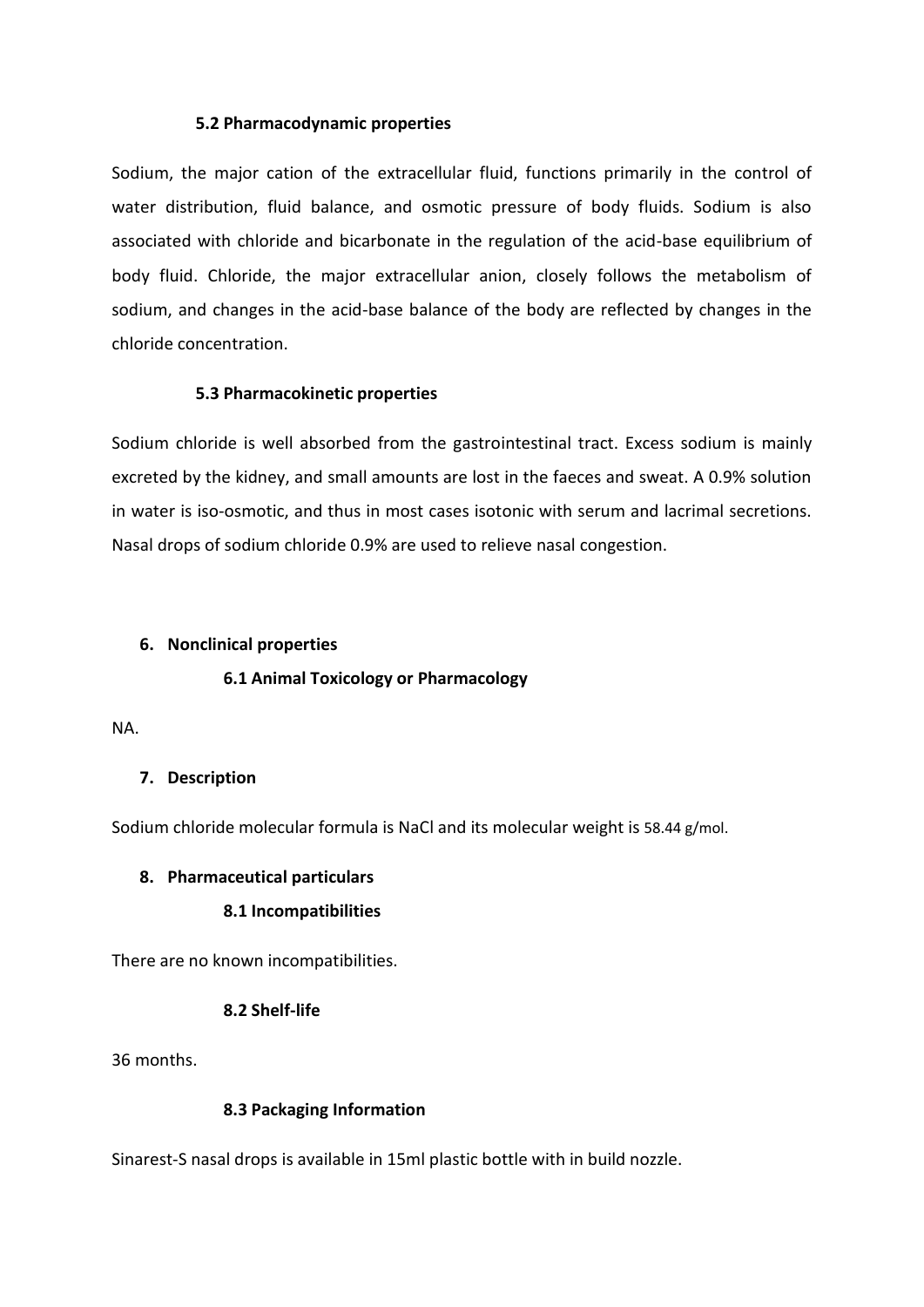#### **8.4 Storage and handling instructions**

Store cool and dry place.

## **9. Patient Counselling Information**

## **9.1 Adverse Reactions**

Refer part 4.8

#### **9.2 Drug Interactions**

Refer part 4.5

**9.3 Dosage**

#### Refer part 4.2

**9.4 Storage**

Refer part 8.4

**9.5 Risk Factors**

#### Refer part 4.4

#### **9.6 Self-monitoring information**

#### NA

# **9.7 Information on when to contact a health care provider or seek emergency help**

Patient is advised to be alert for the emergence or worsening of the adverse reactions and contact the prescribing physician.

## **9.8 Contraindications**

Refer part 4.3

#### **10. Manufactured by**

CENTAUR PHARMACEUTICALS PVT. LTD.